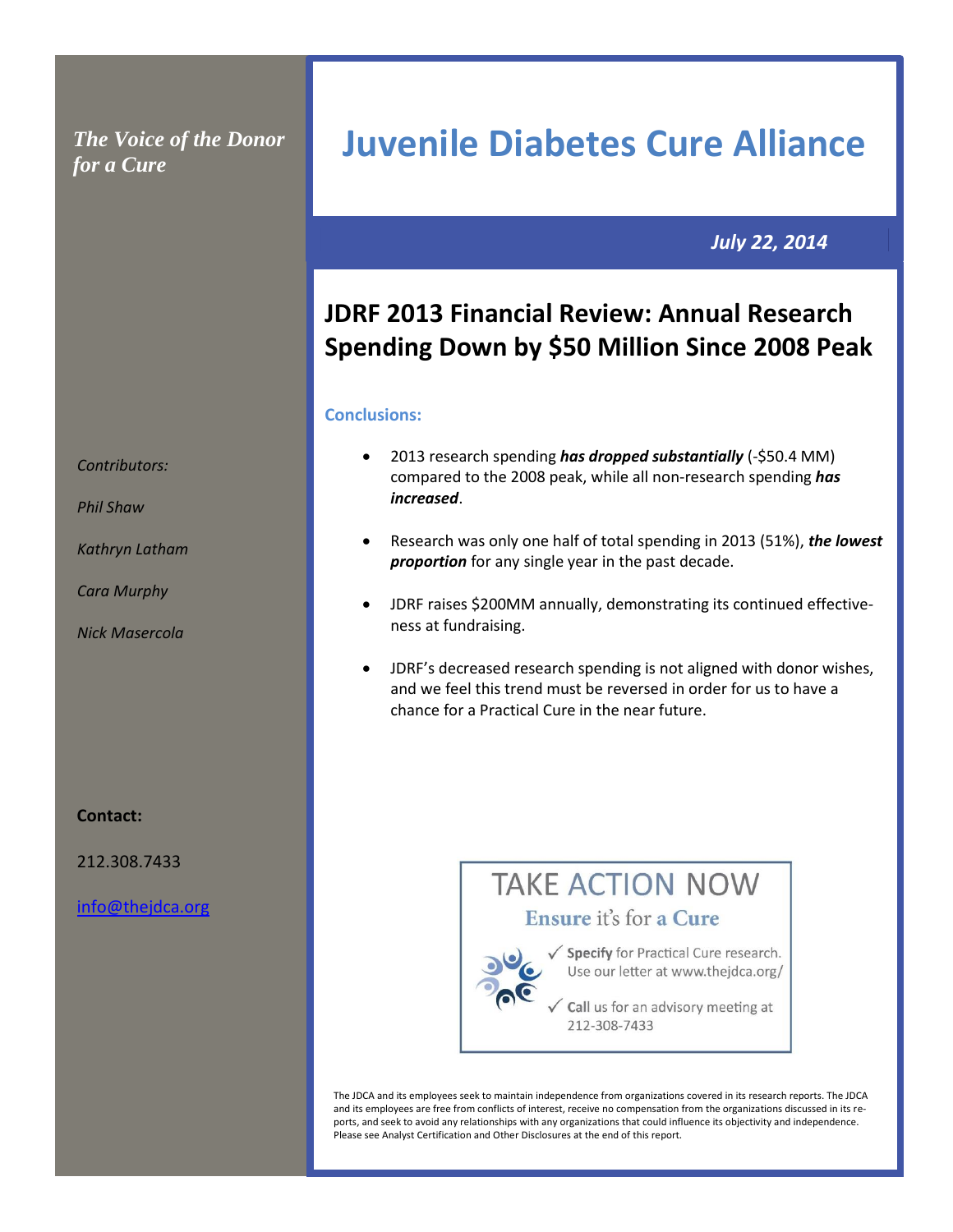## **JDRF 2013 Annual Financial Review**

This report reviews JDRF's fundraising and spending during fiscal year 2013 (July 1, 2012-June 30, 2013). Revenue and spending numbers show where an organization applies its resources and indicate how effective and focused an organization is at fulfilling its mission.

Outside of the United States government, JDRF is the largest funder of type 1 diabetes research in the world. It has global reach, well-honed fundraising operations, and relationships with most of the top research centers. No diabetes organization is as well positioned to bring about a cure for type 1 in the near future. As such, JDRF has a great responsibility to their donor community to use funds as effectively as possible to advance cure research.

This report will show that while JDRF is excellent at raising money, they do not appear nearly as adept at spending it in a way that would bring about game-changing near-term research results.

In 2013 spending increased in all categories *except* research, which hit its lowest proportional level in the past ten years. For an organization whose mission mandates funding T1D research, it is concerning that JDRF only used half of their budget for research; the other half was used for a variety of non-research activities including overhead, salaries, fundraising, advocacy and education. *This trend of decreased research spending is like putting the car in reverse when donors want to speed forward.*

## **Financial Data: Ten Years of Revenue and Spending**

Exhibit A presents JDRF's revenue and expenses over the past ten years. Each is broken into key categories.

## **Exhibit A: JDRF Annual Revenue and Expenses (\$ Millions)**

|                                         | 2004  | 2005  | 2006  | 2007  | 2008  | 2009    | 2010  | 2011  | 2012   | 2013  |
|-----------------------------------------|-------|-------|-------|-------|-------|---------|-------|-------|--------|-------|
| Revenues:                               |       |       |       |       |       |         |       |       |        |       |
| <b>Direct Donor Contributions</b>       | 34.7  | 43.5  | 44.9  | 49.1  | 56.9  | 40.6    | 45.3  | 48.1  | 51.4   | 57.5  |
| Special Fundraising Events (e.g. walks) | 107.8 | 120.6 | 128.3 | 142.4 | 147.8 | 120.0   | 123.6 | 128.2 | 123.7  | 123.7 |
| Affiliate Contributions                 | 5.8   | 7.0   | 8.0   | 12.2  | 20.1  | 18.6    | 24.7  | 22.9  | 20.9   | 15.8  |
| Investment Gain/Loss and Other          | 10.8  | 12.0  | 15.5  | 25.0  | 7.2   | $-35.7$ | 13.5  | 21.1  | $-2.9$ | 8.9   |
| <b>Total Revenue</b>                    | 159.1 | 183.1 | 196.7 | 228.7 | 232.0 | 143.5   | 207.1 | 220.3 | 193.1  | 205.9 |
|                                         |       |       |       |       |       |         |       |       |        |       |
| <b>Expenses:</b>                        |       |       |       |       |       |         |       |       |        |       |
| <b>Type 1 Research Grants</b>           | 86.3  | 98.2  | 122.3 | 137.8 | 156.4 | 100.9   | 107.5 | 116.1 | 110.1  | 106.0 |
| <b>Type 2 Research Grants</b>           | 0.0   | 0.0   | 0.0   | 0.0   | 0.0   | 0.0     | 0.0   | 0.0   | 0.0    | 0.0   |
| Public Education                        | 29.8  | 33.4  | 36.8  | 39.9  | 36.2  | 36.1    | 38.7  | 39.9  | 43.3   | 46.0  |
| Research Support Expenses               | 6.7   | 7.3   | 8.9   | 8.8   | 9.7   | 9.0     | 10.4  | 12.2  | 13.9   | 17.4  |
| SGA+Fundraising                         | 24.6  | 25.4  | 28.2  | 30.1  | 34.5  | 31.6    | 34.4  | 35.6  | 37.5   | 39.5  |
| <b>Total Expenses</b>                   | 147.4 | 164.3 | 196.2 | 216.6 | 236.8 | 177.6   | 191.0 | 203.8 | 204.8  | 208.9 |

Sources: 2013 audited financial statement for JDRF, and previous JDRF financial statements (sources also apply to all following charts in this report)

Appendix A gives definitions for the various revenue and expenditure categories.

Appendix B shows each category as a percentage of total annual revenue or spending, indicating each category's relative importance.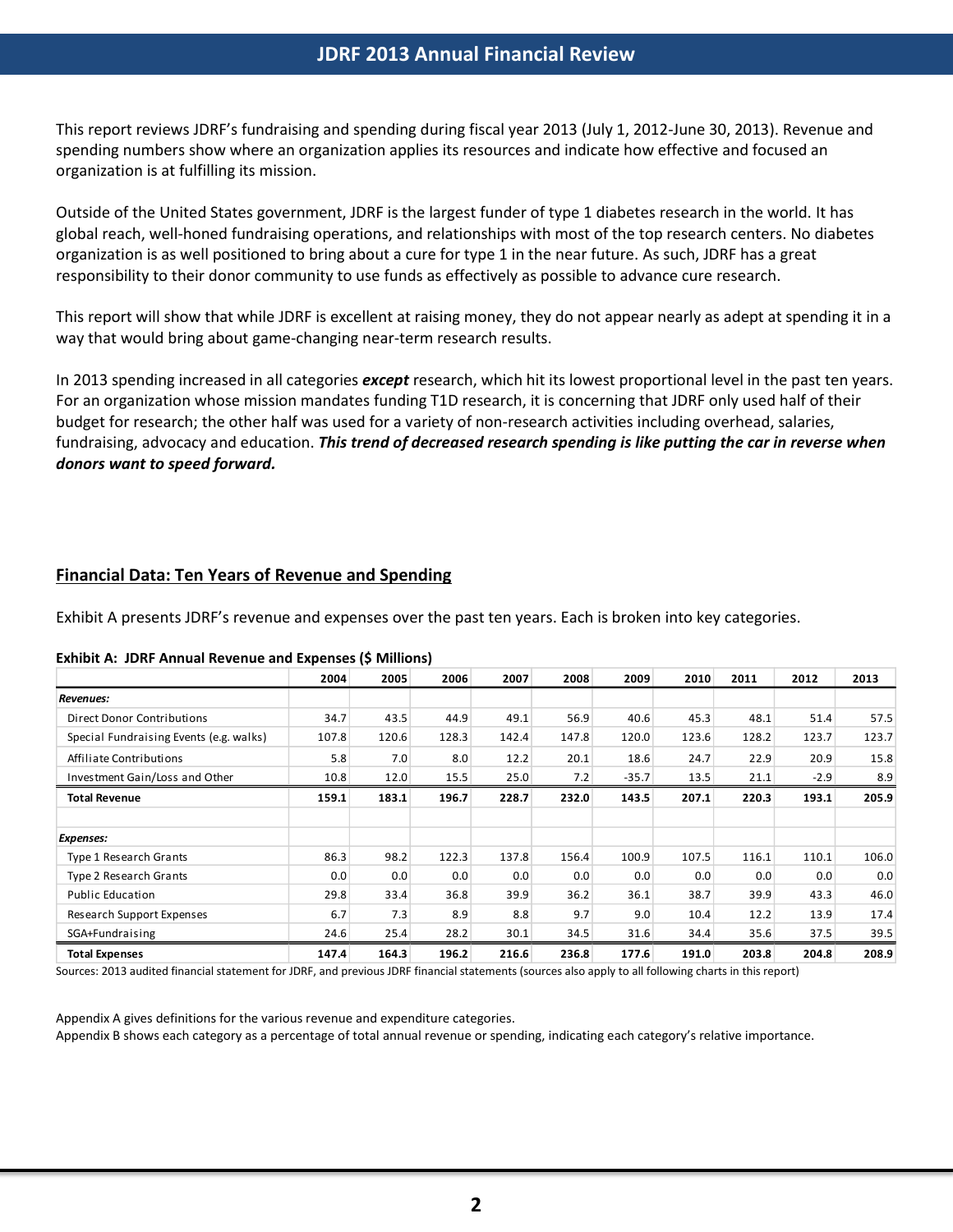## **Observations**

- $\triangleright$  With an ability to generate \$200MM annually, JDRF's fundraising capability is exceptional. While revenue has not returned to precrisis levels, it remains strong (See Exhibit B).
- $\triangleright$  The majority of revenue consistently comes from "special fundraising events," such as walks and galas, which mobilize a broad donor base (See Exhibit C). Unlike many other charities where a small group of very high-net worth individuals contribute a significant portion of total donations through large gifts, most of JDRF's revenue is from small gifts from a very high number of people.

- $\triangleright$  In 2013, research expenses were only half of total spending, the lowest level in ten years, and were offset by increases in the nonresearch categories (See Exhibit D). As noted in previous surveybased reports on donor sentiment, this trend away from research is not in line with the wishes of donors who continue to overwhelmingly indicate that when giving to diabetes non-profits, their top priority is to fund cure research.
- $\triangleright$  Furthermore, and perhaps most importantly, spending on research grants dropped substantially from \$156MM in 2008, the ten-year high-water mark, to \$106MM in 2013- a decline of nearly one third. During the same time frame, spending in *all* non-research categories increased (See Exhibit E). These moves raise a red flag of concern; either JDRF is deprioritizing research grants relative to other activities, or they have taken their eye off the cure prize that donors seek.
- **The JDCA strongly believes that any reduction in research spending, as noted above, decreases the probability of finding a cure in the near future, which is the primary reason why the T1D community chooses to donate hundreds of millions of dollars each year. We urge JDRF to shift gears and send research spending back in the right direction.**

#### Exhibit B: Revenue generated from fundraising activities (\$Millions)



Exhibit C: 2013 Sources of Revenue (% of \$205.9)



Direct Donor Contributions Special Fundraising Events (e.g., walks) **■**Affiliate Contributions ■Investment Gain/Loss and Other

Exhibit D: Type 1 Research Grants % of Total Annual Spending





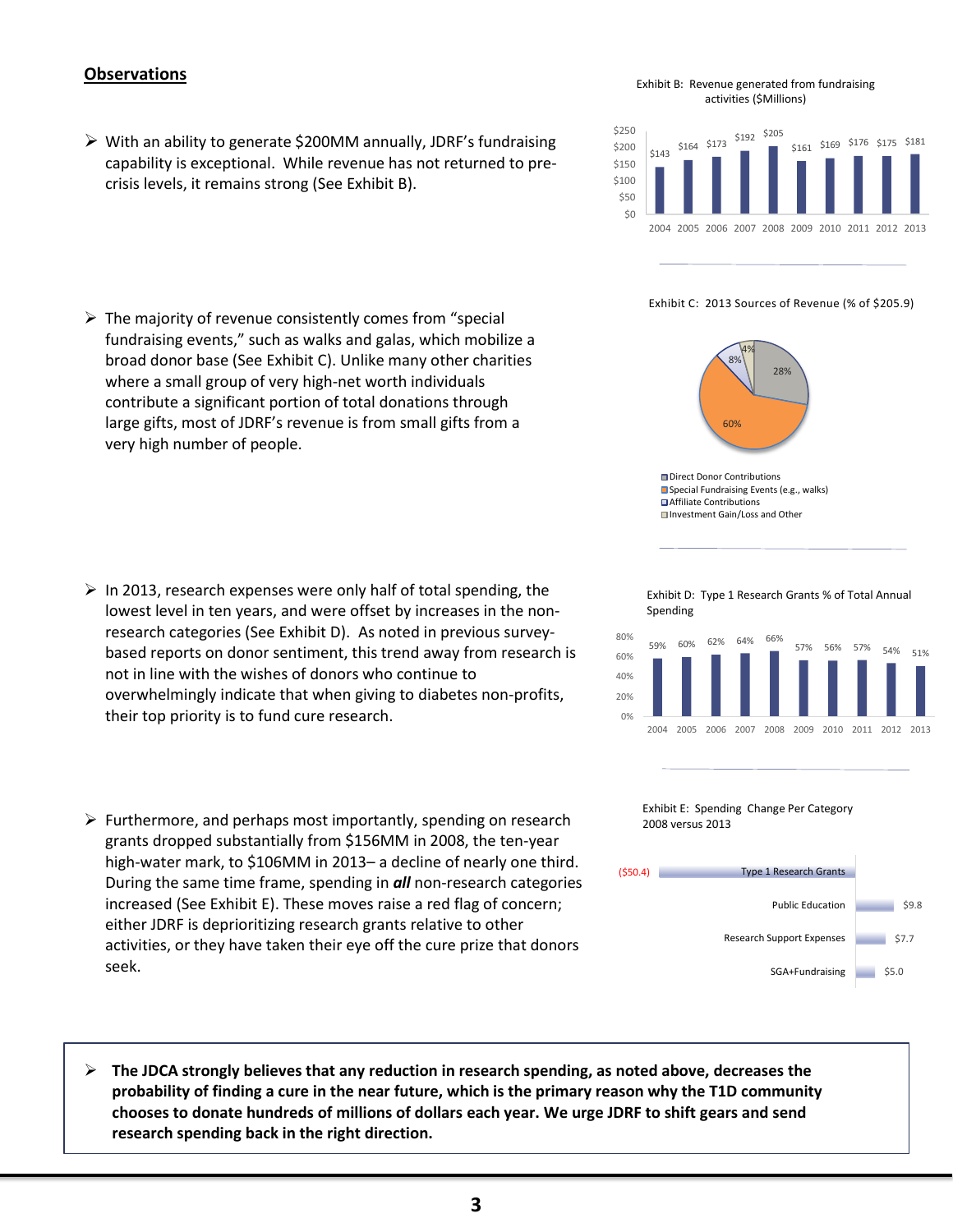## **Appendix A: Definitions**

## *Revenue Categories:*

| <b>Term</b>                       | <b>Basic Definition</b>                                                                                            |
|-----------------------------------|--------------------------------------------------------------------------------------------------------------------|
| Direct Donor Contributions        | Contributions received directly from individual or organizations.                                                  |
| <b>Special Fundraising Events</b> | Money raised as a result of special events such as walks, galas, rides, etc.                                       |
| <b>Affiliate Contributions</b>    | Contributions from JDRF's international affiliate organizations, generally for specific projects or<br>initiatives |
| Investment Gain/Loss and<br>Other | Earnings from investments utilized in a given year                                                                 |

## *Expense Categories:*

| <b>Term</b>                      | <b>Basic Definition</b>                                                                            |
|----------------------------------|----------------------------------------------------------------------------------------------------|
| <b>Type 1 Research Grants</b>    | All money allocated to fund any type of type 1 diabetes research projects                          |
| Type 2 Research Grants           | All money allocated to fund any type of type 2 diabetes research projects                          |
| <b>Public Education</b>          | Any funds spent for the purpose of education materials, related meetings, lobbying, advocacy, etc. |
| <b>Research Support Expenses</b> | The operating cost of maintaining professional staff for determining research allocations          |
| SGA & Fundraising                | Basic operating costs of overhead and the money spent specifically for fundraising activities      |

## **Appendix B: Major Categories as a Percentage of Annual Revenue and Expenses**

|                                          | 2004 | 2005 | 2006 | 2007 | 2008 | 2009   | 2010 | 2011 | 2012  | 2013 |
|------------------------------------------|------|------|------|------|------|--------|------|------|-------|------|
| Revenue:                                 |      |      |      |      |      |        |      |      |       |      |
| Direct Donor Contributions               | 22%  | 24%  | 23%  | 21%  | 25%  | 28%    | 22%  | 22%  | 27%   | 28%  |
| Special Fundraising Events (e.g., walks) | 68%  | 66%  | 65%  | 62%  | 64%  | 84%    | 60%  | 58%  | 64%   | 60%  |
| Affiliate Contributions                  | 4%   | 4%   | 4%   | 5%   | 9%   | 13%    | 12%  | 10%  | 11%   | 8%   |
| Investment Gain/Loss and Other           | 7%   | 7%   | 8%   | 11%  | 3%   | $-25%$ | 7%   | 10%  | $-2%$ | 4%   |
| <b>Total Revenue</b>                     | 100% | 100% | 100% | 100% | 100% | 100%   | 100% | 100% | 100%  | 100% |
|                                          |      |      |      |      |      |        |      |      |       |      |
| Expenses:                                |      |      |      |      |      |        |      |      |       |      |
| <b>Type 1 Research Grants</b>            | 59%  | 60%  | 62%  | 64%  | 66%  | 57%    | 56%  | 57%  | 54%   | 51%  |
| Type 2 Research Grants                   | 0%   | 0%   | 0%   | 0%   | 0%   | 0%     | 0%   | 0%   | 0%    | 0%   |
| <b>Public Education</b>                  | 20%  | 20%  | 19%  | 18%  | 15%  | 20%    | 20%  | 20%  | 21%   | 22%  |
| Research Support Expenses                | 5%   | 4%   | 5%   | 4%   | 4%   | 5%     | 5%   | 6%   | 7%    | 8%   |
| SGA+Fundraising                          | 17%  | 15%  | 14%  | 14%  | 15%  | 18%    | 18%  | 17%  | 18%   | 19%  |
| <b>Total Expenses</b>                    | 100% | 100% | 100% | 100% | 100% | 100%   | 100% | 100% | 100%  | 100% |

*Note: Totals may be off by 1 percentage point due to rounding*